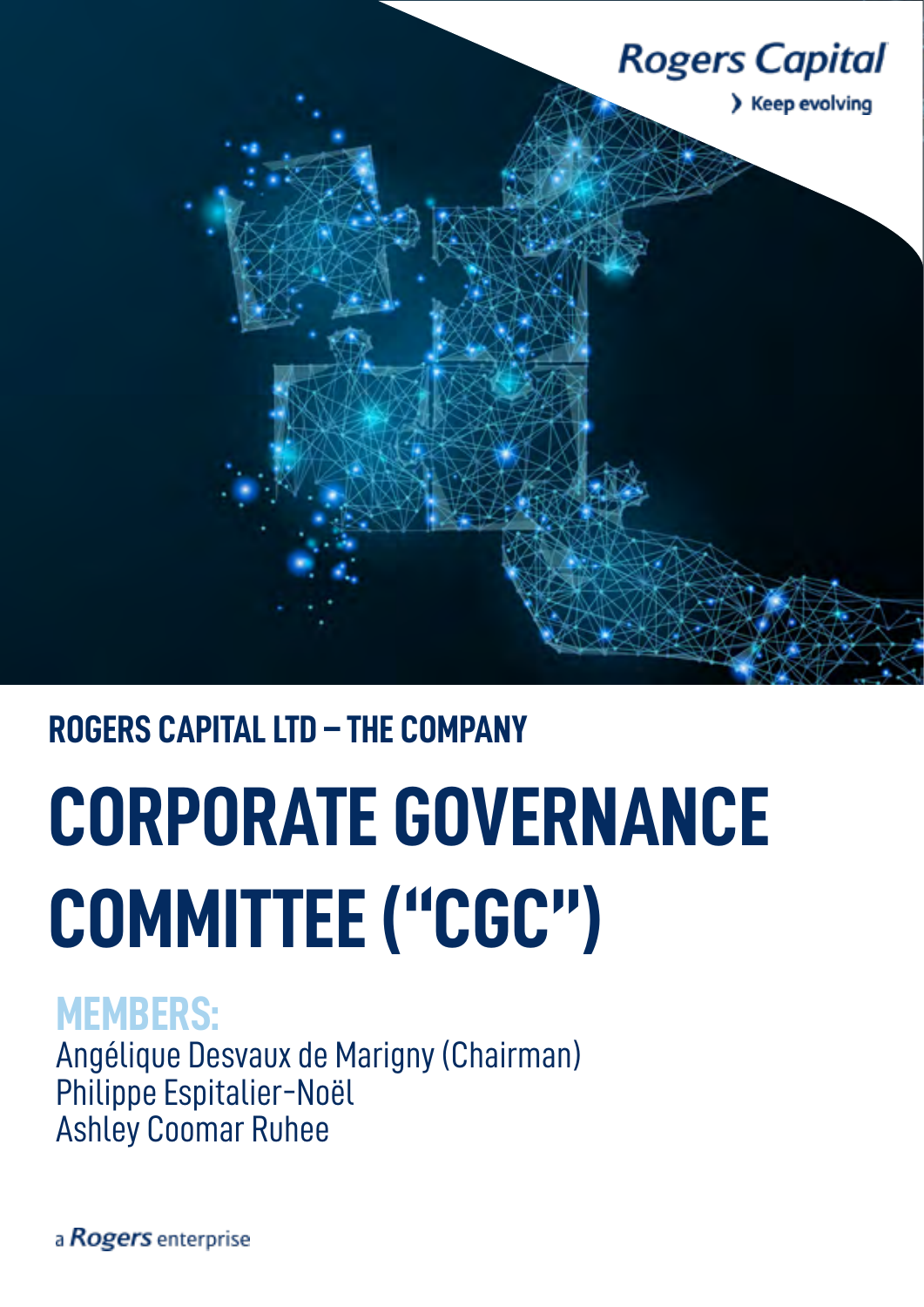### **ROGERS CAPITAL LTD – THE COMPANY CORPORATE GOVERNANCE COMMITTEE ('CGC') - TERMS OF REFERENCE FOR THE COMPANY & ITS SUBSIDIARIES**

#### **1. Membership**

- 1.1 The Committee shall comprise at least 3 directors. A majority should be non-executive and where possible, independent.
- 1.2 Only members of the Committee have the right to attend Committee meetings. However, other individuals such as the Chief Human Resources Executive and external advisers may be invited to attend for all or part of any meeting, as and when appropriate and necessary.
- 1.3 Appointments to the CGC are made by the Board and shall be for a period of up to three years, which may be extended for further periods of up to three years, provided the directors still meet the criteria for membership to the CGC.
- 1.4 The Chairman of the Board shall not chair the CGC when it is dealing with the matter of succession to the chairmanship.

#### **2. Secretary**

2.1 The Company Secretary or his or her nominee shall act as the Secretary of the CGC.

#### **3. Quorum**

3.1 The quorum necessary for the transaction of business shall be the majority of members present.

#### **4. Frequency of meetings**

4.1 The Committee shall meet at least twice a year.

#### **5. Notice of meetings**

- 5.1 Meetings of the Committee shall be called by the Secretary of the Committee at the request of the Committee Chairman.
- 5.2 Unless otherwise agreed, notice of each meeting confirming the venue, time and date, together with an agenda of items to be discussed, shall be forwarded to each member of the CGC, any other person required to attend and all other non-executive directors, no later than a week before the date of the meeting. Supporting papers shall be sent to the CGC members and to other attendees as appropriate, at the same time.

#### **6. Minutes of meetings, deliberations and recommendations thereof**

- 6.1 The Secretary shall minute the proceedings and resolutions of all CGC meetings, including the names of those present and in attendance.
- 6.2 Draft minutes of CGC meetings shall be circulated within 10 working days to all members of the CGC.
- 6.3 The Chairman of the CGC then reports all deliberations and recommendations reached at the CGC, in the next Board Meeting of the Company, or in his/her absence, any member of the CGC.

#### **7. Annual Meeting of Shareholders**

7.1 The Committee Chairman shall attend the annual meeting of shareholders to answer any shareholder questions on the Committee's activities.

#### **8. Corporate Governance Committee**

8.1 In its capacity as Corporate Governance Committee:

8.1.1 to make recommendations to the Board on all corporate governance provisions to be adopted so that the Board remains effective and complies with prevailing corporate principles and practices. 8.1.2 to ensure that the disclosure requirements with regards to corporate governance, whether in the annual report or other reports on an ongoing basis, are in accordance with the principles of The

- 
- National Code of Corporate Governance for Mauritius (2016).

#### 8.2 Duties

8.2.1 The CGC should carry out the duties below for the parent company, major subsidiary undertakings

- and the group as a whole, as appropriate.
- 8.2.2 The CGC shall:
- 8.2.2.1 Develop and recommend to the Board a corporate governance framework and a set of corporate governance guidelines.
- 8.2.2.2 Review and evaluate the implementation of the corporate governance guidelines within the organisation.
- 8.2.2.3 Periodically review and evaluate the effectiveness of the organisation's Code of Business Conduct and Ethics.
- 8.2.2.4 Ensure that an adequate process is in place for the Board and senior management to compliance with the organisation's Code of Business Conduct and Ethics.
- 8.2.2.5 Review the position descriptions of the Chairman, deputy Chairman, and Board committee chairs and recommend any amendments to the Board.
- 8.2.2.6 Review and recommend the implementation of structures and procedures to facilitate the Board's independence from management.
- 8.2.2.7 Review annually with the Board the size and composition of the Board as a whole and recommend, if necessary, measures to be taken so that the Board reflects the appropriate balance of diversity, age, skills, gender and experience required for the Board as whole.
- 8.2.2.8 Make recommendations to the Board with respect to the size and composition of the committees of the Board including the corporate governance committee.
- 8.2.2.9 Make recommendations on the frequency, structure and functioning of Board meetings and Board committee meetings.
- 8.2.2.10 Monitor and evaluate the functioning of committees and make any recommendations for any changes including the creation and elimination of committees.
- 8.2.2.11 Develop charters for any new committees established by the Board and review the charters of each existing committee and recommend any amendments to the charters
- 8.2.2.12 Review any notice given by an individual director that the director intends to retain an outside advisor at the expense of the organization.
- Board with an assessment of the Board's performance.

8.2.2.13 Oversee the evaluation of the Board as a whole, its committees and individual directors. If the evaluation is being conducted internally, oversee Board performance and report annually to the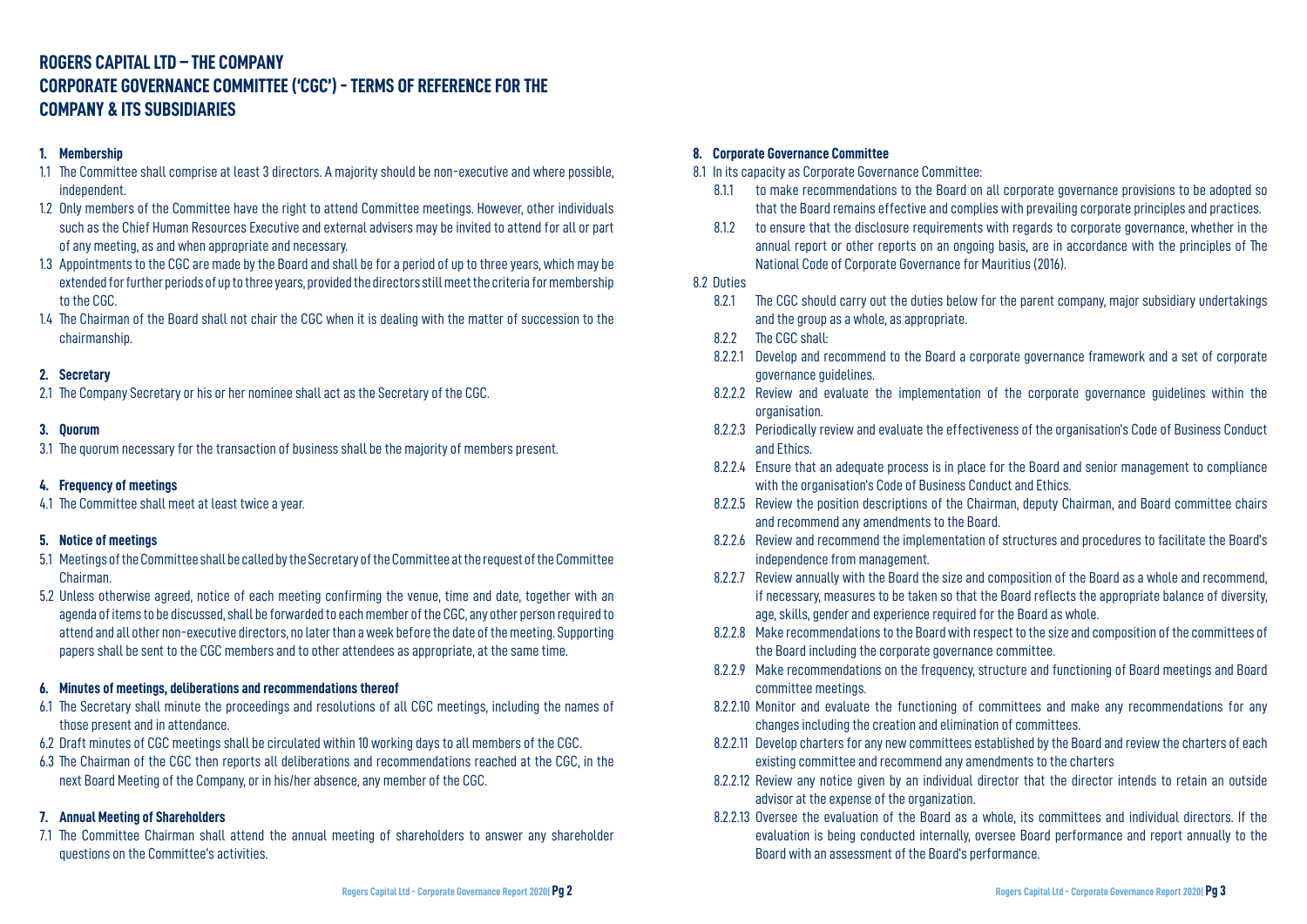- 8.2.2.14 Review its own performance annually.
- 8.2.2.15 Keep up to date and fully informed about strategic issues and commercial changes affecting the company and the market in which it operates.
- 8.2.2.16 Ensure that an adequate process is in place for the Board and senior management to comply with The National Code of Corporate Governance for Mauritius (2016).
- 8.2.2.17 Work and liaise as necessary with all other board committees.
- 8.2.2.18 Report any breach of The Code to the Board of Rogers and Company Ltd for action to be taken.

#### **9. Corporate Governance Committee**

- 9.1 In its capacity as Nomination Committee:
	- 9.1.1 to make recommendations to the Board on all new Board appointments:
	- 9.1.2 to review through a formal process the balance and effectiveness of the Board, identifying the skills needed and those individuals who might best be seen to be providing such skills in a fair and thorough manner.

#### 9.2 Duties

- 9.2.1 The Committee shall carry out the duties listed below for the subsidiary undertakings, as appropriate.
- 9.2.2 The Committee shall:
- 9.2.2.1 regularly review the structure, size and composition (including the skills, knowledge, experience and diversity) of the Board and make recommendations to the Board with regard to any changes.
- 9.2.2.2 give full consideration to succession planning for directors and other senior executives in the course of its work, taking into account the challenges and opportunities facing the Company, and the skills and expertise needed on the Board in the future.
- 9.2.2.3 keep under review the leadership needs of the organisation, both executive and non-executive, with a view to ensuring the continued ability of the organisation to compete effectively in the marketplace.
- 9.2.2.4 keep up to date and fully informed about strategic issues and commercial changes affecting the Company and the market in which it operates.
- 9.2.2.5 be responsible for identifying and nominating, for the approval of the Board, candidates to fill Board vacancies as and when they arise.
- 9.2.2.6 before any appointment is made by the Board, evaluate the balance of skills, knowledge, experience and diversity on the Board, and, in the light of this evaluation, prepare a description of the role and capabilities required for a particular appointment. In identifying suitable candidates the Committee shall:
	- 9.2.2.6.1 use the services of external advisers to facilitate the search;
	- 9.2.2.6.2 consider candidates from a wide range of backgrounds; and
	- 9.2.2.6.3consider candidates on merit and against objective criteria and with due regard for the benefits of diversity on the Board, including gender, taking care that appointees have enough time available to devote to the position.
- 9.2.2.7 for the appointment of its Chairman, prepare a job specification, including the time commitment expected. A proposed Chairman's other significant commitments should be disclosed to the Board before appointment and any changes to the Chairman's commitments should be reported to the Board as they arise.

9.2.2.8 prior to the appointment of a director, the proposed appointee should be required to disclose any other business interests that may result in a conflict of interest and be required to report any future

9.2.2.9 ensure that on appointment to the Board, non-executive directors receive a formal letter of appointment setting out clearly what is expected of them in terms of time commitment, committee

9.2.2.10 review the results of the Board performance evaluation process that relate to the composition of

9.2.2.11 review annually the time required from non-executive directors. Performance evaluation should be used to assess whether the non-executive directors are spending enough time to fulfil their duties.

9.2.2.15 formulating plans for succession for both executive and non-executive directors and in particular

- business interests that could result in a conflict of interest.
- service and involvement outside Board meetings.
- the Board.
- 
- 9.2.2.12 work and liaise as necessary with all other Board committees.
- 9.2.2.13 The Committee shall also make recommendations to the Board concerning:
- 9.2.2.14 the appointment of any director.
- for the key roles of Chairman and Chief Executive.
- 9.2.2.16 suitable candidates for the role of lead independent director.
- as appropriate, in consultation with the Chairman of those committees.
- the need for progressive refreshing of the Board.
- provisions of the law and their service contract.
- of 70.

9.2.2.17 membership of the Risk Management and Audit Committee, CGCs and any other board committees

9.2.2.18 the re-election by shareholders of directors, having due regard to their performance and ability to continue to contribute to the Board in the light of the knowledge, skills and experience required and

9.2.2.19 any matters relating to the continuation in office of any director at any time including the suspension or termination of service of an executive director as an employee of the company subject to the

9.2.2.20 recommend to the Board for continuation (or not) in service of any director who has reached the age